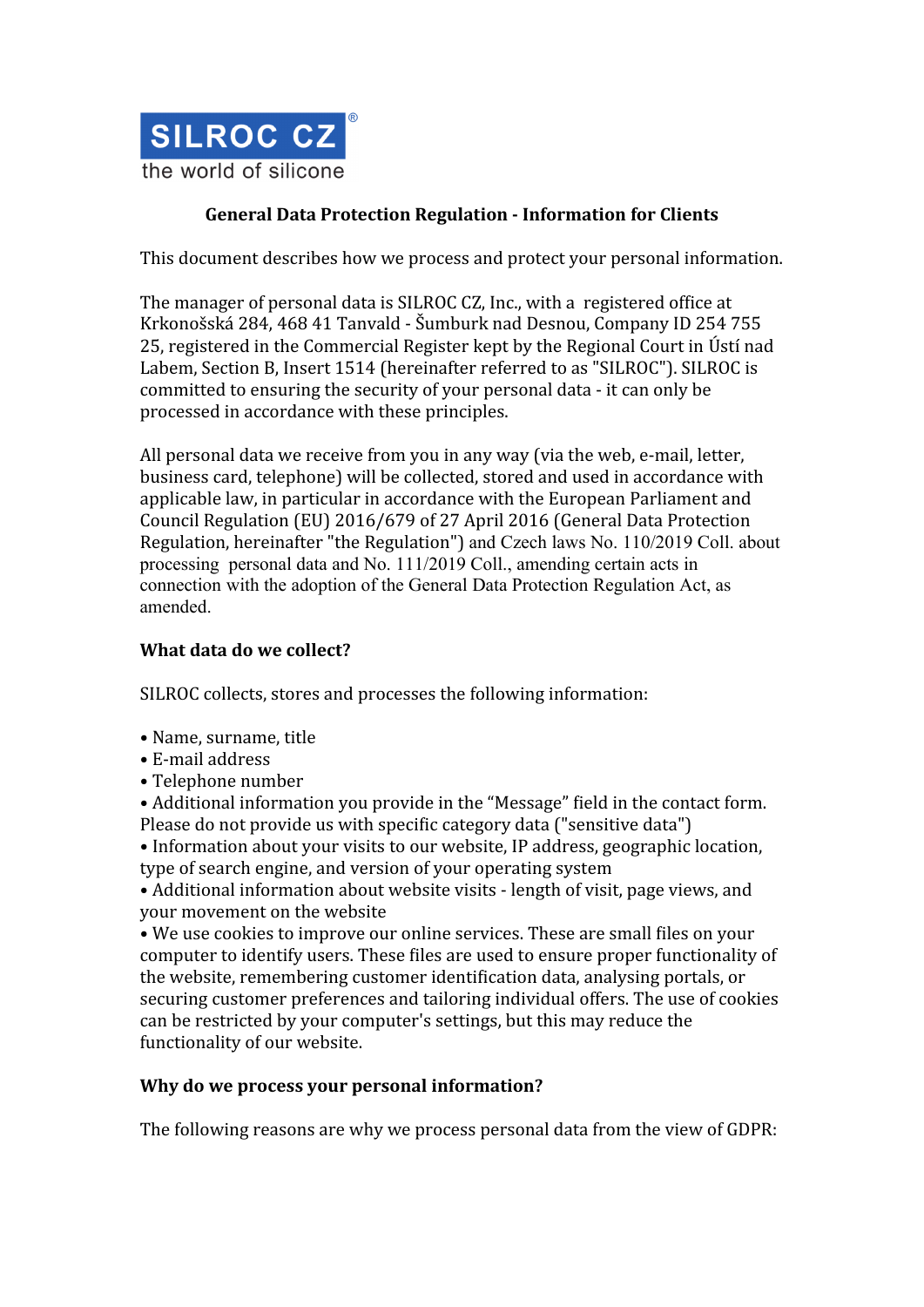- **Conclusion and implementation of a contract**, or negotiations leading to the conclusion of a contract (including execution of the order) - **Authorised Administrator's request** for business cooperation

#### **Sending business messages**

Your personal information can be used to send a Satisfaction Questionnaire (frequency of 1 x annually). You can unsubscribe from the Satisfaction Questionnaire subscription at any time – the opt-out link is located in the footer of the Questionnaire.

# **How long do we process your personal information?**

We will process your personal data for 5 years after your last order or last contact with us by mail. At your request, we will delete this data earlier, but not as to interfere with any complaints about our products. You can apply for a deletion request either via a data mailbox or by sending a request to gdpr@silroc.cz (in which case we will verify your request before deletion).

#### **Where do we store your personal information?**

Personal data is collected, processed and stored exclusively on the territory of the Czech Republic and is not transferred or transmitted to other states or other entities for further use.

# **Safety**

We keep personal information on a secure server (with passwords and firewalls). To prevent unauthorised access or unauthorised disclosure, we have appropriate physical and electronic procedures in place to protect and secure information. Personal data is only available to smallest amount of SILROC employees thanks to a sophisticated access rights system.

# **Your rights in connection with the protection of personal data**

You do not lose control over your personal data. As the subject of data processing, you have the following rights:

- Right to be informed about our processing of your personal data
- Right of access to processed personal data
- Editing of personal information
- Right to delete personal information
- Right to limit the processing of personal data
- Right to object to processing, only after notifying the supervisory authority

The law related to automated decision-making and profiling is not applicable to our company, because we do not decide to do, or not do, our job based on automated issues about our clients - it is always a specific solution for a specific